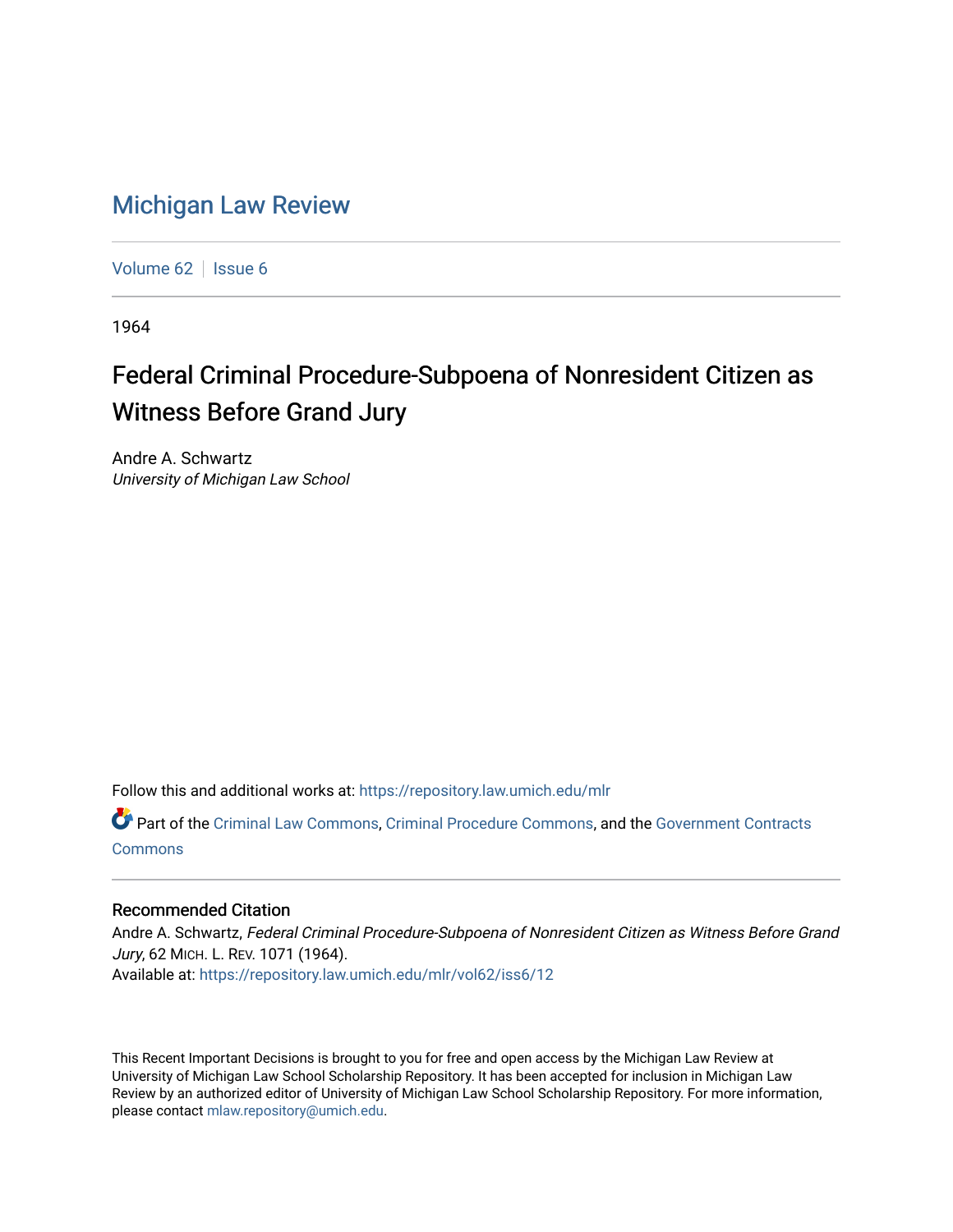FEDERAL CRIMINAL PROCEDURE-SUBPOENA OF NONRESIDENT CITIZEN AS WITNESS BEFORE GRAND JURY-Defendant, a nonresident citizen of the United States, was subpoenaed1 by a federal district court to appear before a grand jury investigating alleged fraud in the procurement of government contracts. Defendant having failed to appear, the district court issued an order directing him to show cause why he should not be held in contempt. On appeal from a judgment holding defendant in contempt,<sup>2</sup> *held,* reversed, one judge dissenting in part. The power of a federal district court to subpoena a nonresident citizen is limited to the actual trial of a criminal action. *United States v. Thompson,* 319 F.2d 665 (2d Cir. 1963).

The effect of the redrafting of the Walsh Act<sup>3</sup> in the 1948 revision of the Federal Judicial Code was the sole issue of significance in the principal case. As enacted, the Walsh Act empowered the federal courts to subpoena

<sup>1</sup> In conformity with the requirements of 28 U.S.C. § 1783(b) (1958), the subpoena was personally served on defendant by the American Vice-Consul in the Philippines, and a first-class round trip ticket and travel expenses tendered.

<sup>2</sup> *In re* Thompson, 213 F. Supp. 372 (S.D.N.Y. 1963).

<sup>3</sup> Walsh Act of 1926, ch. 762, § 2, 44 Stat. 835; Blackmer v. United States, 284 U.S. 421 **(1932).**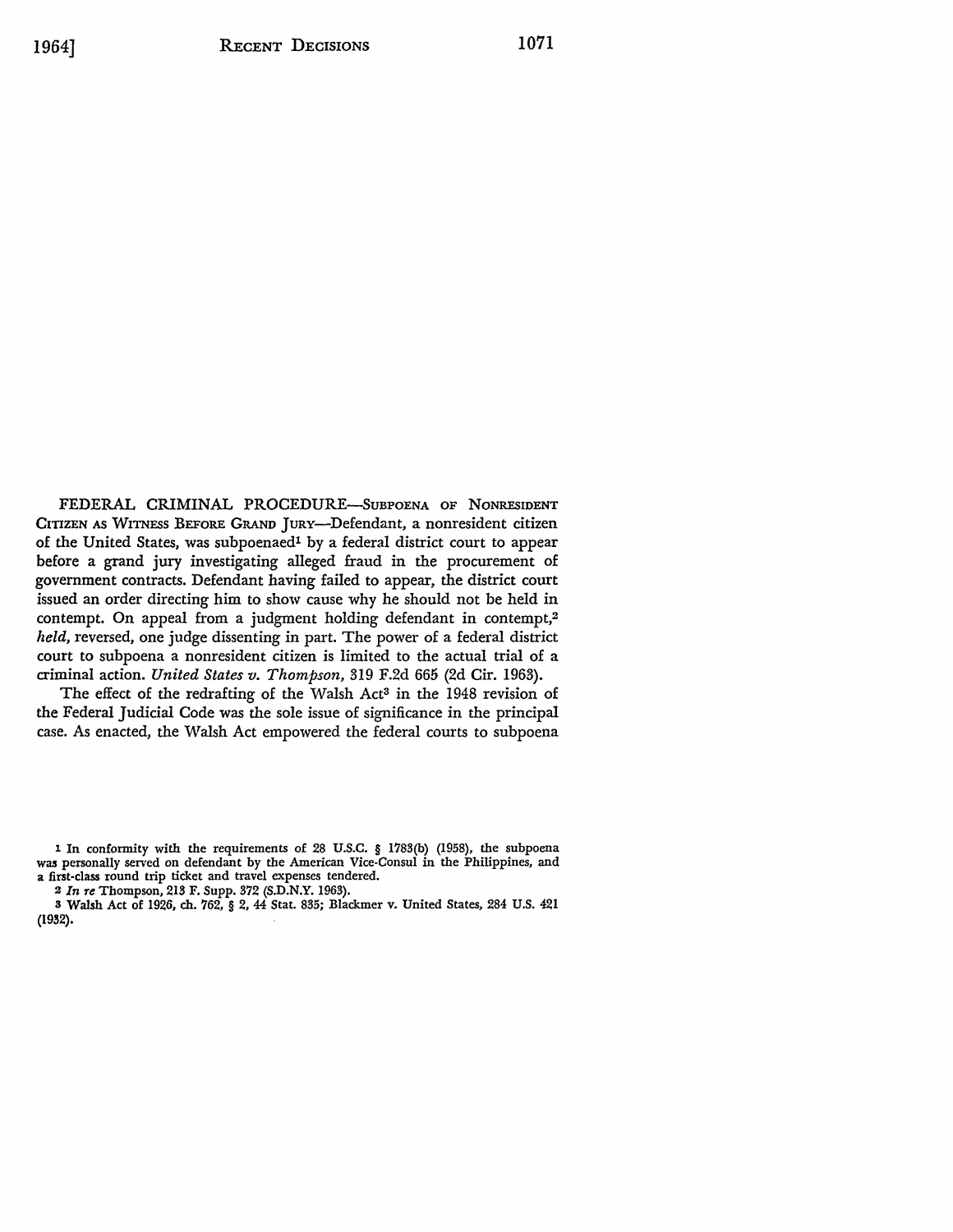nonresident citizens as witnesses at the "trial of any criminal action."<sup>4</sup> Section 1783 of the revised Judicial Code permits the issuing of a subpoena for attendance at a "criminal proceeding."5 While it is clear that the original provision was not intended to apply to a grand jury proceeding, the term "criminal proceeding" incorporated in the revision is arguably of wider scope.6 Since the issue turns on a narrow question of statutory interpretation, initial consideration must be given to the revisers' notes which accompany the text of the Judicial Code. Commenting on the general policies under which the revisers worked, the chief reviser wrote:

"[N]o changes of law or policy will be presumed from changes of language in revision unless an intent to make such changes is clearly expressed. Mere changes of phraseology indicate no intent to work a change of meaning but merely an effort to state in clear and simpler terms the original meaning of the statute revised. Congress recognized this rule by including in its reports the complete Revisers' Notes to each section *in which are noted all instances where change is intended*  and the reasons therefor."<sup>7</sup>

To understand the subtle significance of the chief reviser's statement, comparison must be made to the well settled rule of construction of revised statutes and codifications unaccompanied by explanatory notes. Changes in phraseology do not import a substantive change of law or policy "unless the intent of the legislature to alter the law is evident *or* the language of the new act is palpably such as to require a different construction."8 The chief reviser would demand not only that the change of law be manifest in the language of the revision, but that it be specifically acknowledged in the notes. In the notes following section 1783 there is in fact no mention of the change in phraseology at issue. However, the original language of the Walsh Act succinctly and unambiguously limited the subpoena power of the federal courts over nonresident citizens to the actual trial of a

<sup>4</sup>"Whenever the attendance at the trial of any criminal action of a witness, being a citizen of the United States, or domiciled therein, who is beyond the jurisdiction of the United States, is desired by the Attorney General or any assistant or district attorney acting under him, the judge of the court before which such action is pending  $\ldots$  may, upon a proper showing, order that a subpoena issue . . . commanding such witness to appear before the said court  $\ldots$ ." Walsh Act of 1926, ch. 762, § 2, 44 Stat. 835.

5 "A court of the United States may subpoena, for appearance before it, a citizen or resident of the United States who ... is beyond the jurisdiction of the United States and whose testimony in a criminal proceeding is desired by the Attorney General." 28 U.S.C. § 1783(a) (1958).

<sup>6</sup>In two previous cases, a district court has exercised its alleged power under § 1783 to subpoena nonresident citizens before a federal grand jury, holding them in contempt upon failure to appear. United States v. Stem, No. Mll-188, S.D.N.Y. 1957, *appeal dismissed,*  249 F.2d 720 (2d Cir. 1957), *cert. denied,* 357 U.S. 919 (1958); United States v. Leff, Docket 143/309, S.D.N.Y. 1954.

7 Barron, *The Judicial Code, 1918 Revision,* 8 F.R.D. 439, 445-46 (1949). (Emphasis added.)

a Principal case at 669. (Emphasis added.) See United States v. Ryder, 110 U.S. 729, 740 (1884); Barron, *supra* note 7, at 446-48, and cases collected therein.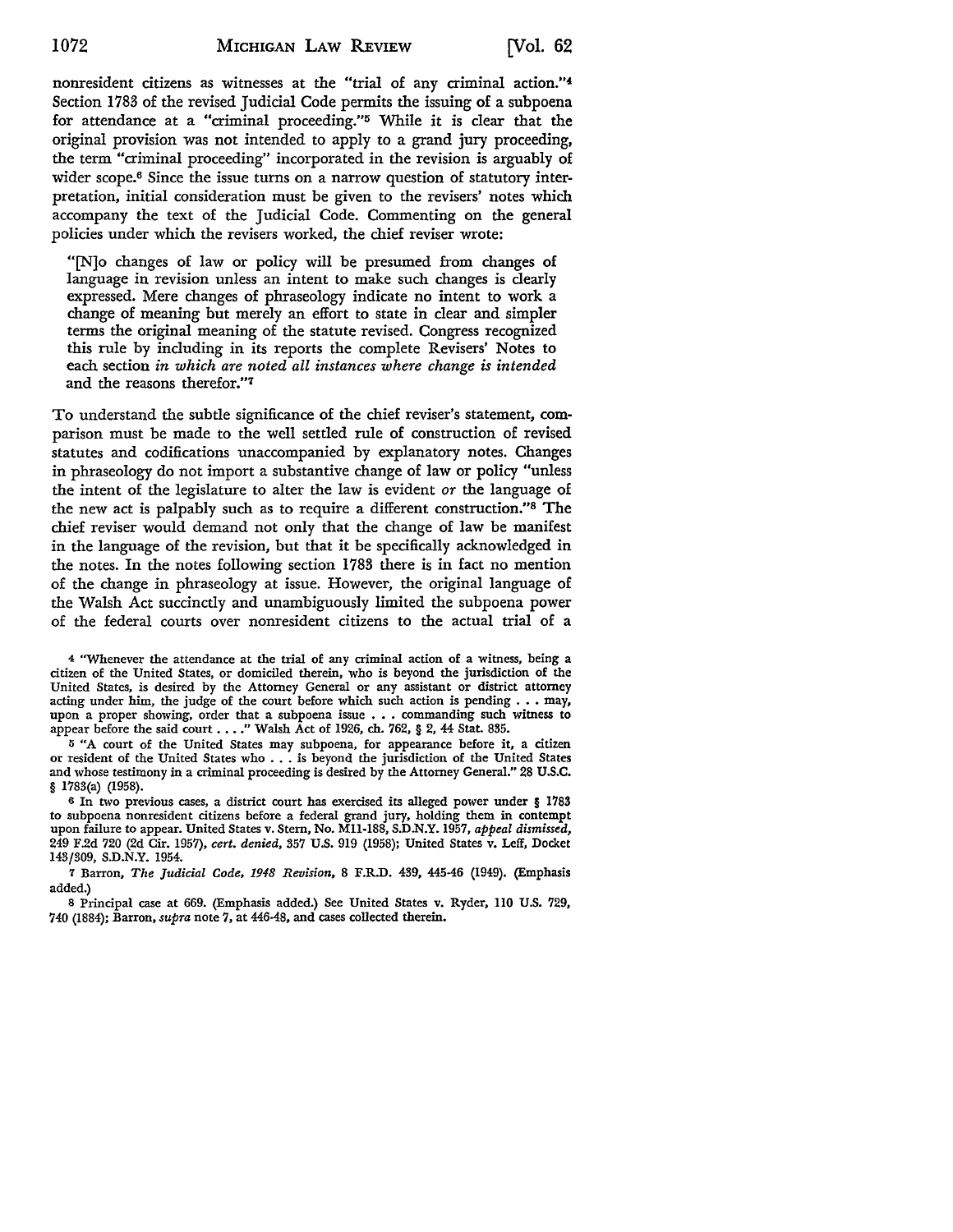criminal action. The failure of the language employed in section 1783 to clarify the original in any way is apparent. The change in phraseology therefore cannot reasonably be characterized as merely an attempt at clarification.9 Viewed with the original language of the Walsh Act in mind, the language of section 1783 clearly evidences an intention to increase the scope of the courts' subpoena power. At the same time, however, the revisers' notes purport to deny any such intention by omitting reference to the change in phraseology.

The majority opinion in the principal case avoided the ultimate issue by isolating the phrase "criminal proceeding."10 By reference to decisions interpreting the phrase in other contexts,11 and without reference to the original language of the Walsh Act, the court found the expression "criminal proceeding"-and thus the language of section 1783-"at best, ambiguous."12 The absence of notation of the change in phraseology was thus deemed controlling.13 Had the issue been properly framed in terms of a conflict between the results dictated by the language of section 1783 (viewed in the light of the Walsh Act's original language)<sup>14</sup> and the revisers' notes, the former would almost certainly have prevailed despite the chief reviser's contentions to the contrary.15

In evaluating the magnitude of the law enforcement problem created by the majority, opinion, it is important to understand that, had its decision been otherwise, significant problems would nevertheless have remained. The Walsh Act is in its very conception inadequate, for law enforcement problems occasioned by a witness' flight beyond the territorial borders of the United States admit of solution only through the enlistment of foreign judicial aid, presumably by bilateral international agreement.<sup>16</sup> The Walsh Act, however, is unilateral in design. The United States has the power,

<sup>11</sup>*E.g., In re* Groban, 352 U.S. 330, 333 (1957); Post v. United States, 161 U.S. 583, 587 (1896); Mullony v. United States, 79 F.2d 566, 578-80 (1st Cir. 1935). *But see* Cobbledick v. United States, 309 U.S. 323 (1940); Hale v. Henkel, 201 U.S. 43, 66 (1906).

12 Principal case at 668.

13 *Id.* at 669-70.

115 The revisers' notes are "authoritative in perceiving the meaning of the Code .... " United States v. National City Lines, 337 U.S. 78, 81 (1949). However, the absence of notation of changes in phraseology should not be conclusive of legislative intent where a substantive change is clearly reflected in the alteration of the statute itself. Though numerous cases have quoted approvingly from Barron, *supra* note 7, reference to the revisers' notes has been made only upon a determination that the language of the statute itself was ambiguous. *E.g.,* Fourco Glass Co. v. Transmirra Corp., *supra* note 14; Glenn v. United States, 231 F.2d 884 (9th Cir.), *cert. denied,* 352 U.S. 926 (1956). "[T]here is no need to refer to the legislative history where the statutory language is clear." *Ex parte* Collette, 337 U.S. 55, 61 (1948) (interpreting 28 U.S.C. § 1404(a) (1948)); see Continental Cas. Co. v. United States, 314 U.S. 527, 530 (1942); Bate Refrigerating Co. v. Sulzberger, 157 U.S. I, 45 (1895); United States v. Bowen, 100 U.S. 508, 513 (1880).

16 See generally Jones, *International Judicial Assistance: Procedural Chaos and a Program for Reform,* 62 YALE L.J. 515 (1953); Mueller, *International Judicial Assistance in Criminal Matters,* 7 VILL. L. REv. 193 (1962).

o Principal case at 671 (dissenting opinion of Kaufman, J.).

<sup>10</sup> *Id.* at 668.

<sup>14</sup> *Cf.* Fourco Glass Co. v. Transmirra Corp., 353 U.S. 222, 228 (1956).